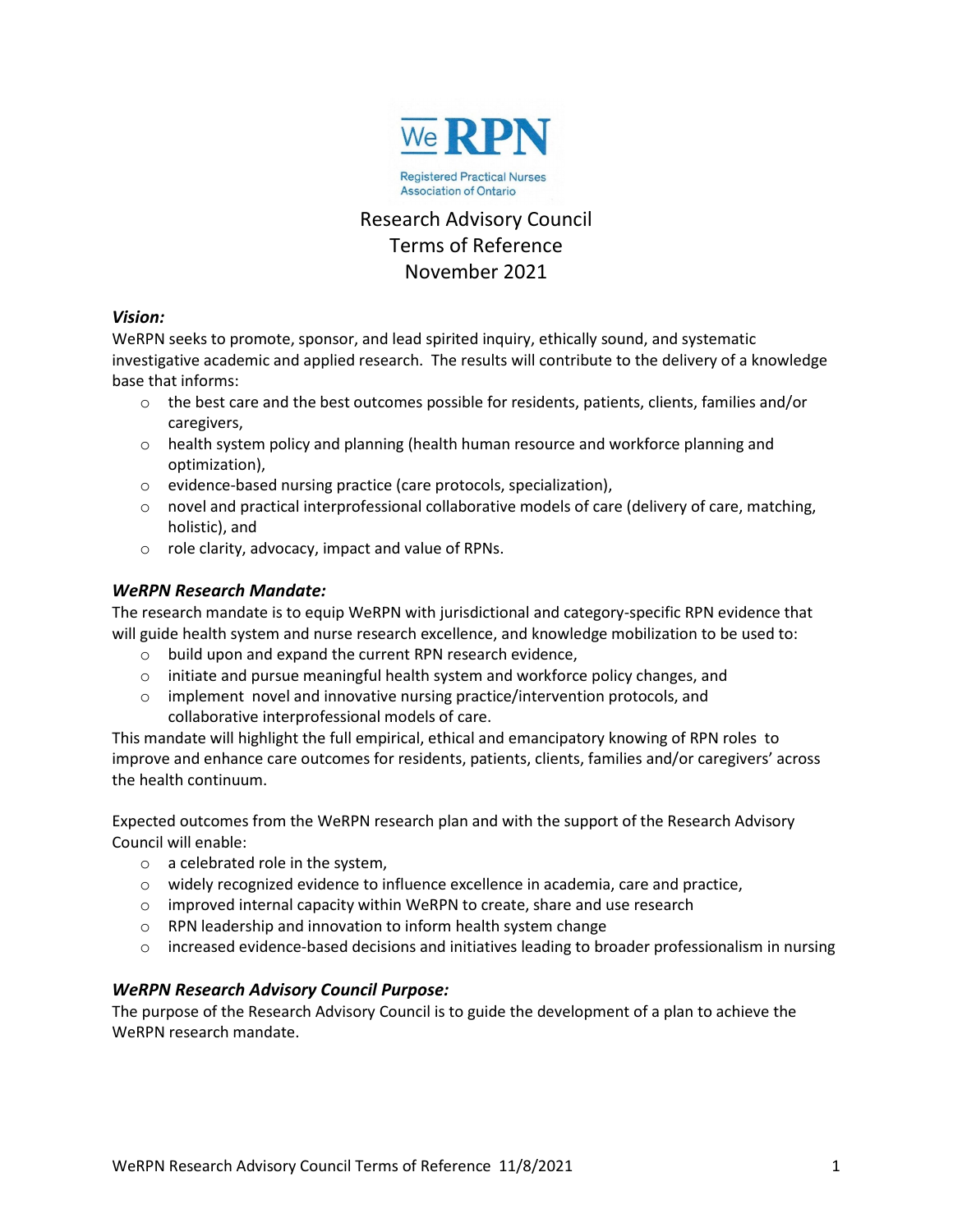#### *Roles and Responsibilities:*

- $\circ$  Establish a methodology/process for identifying important research topic areas/ideas,
- $\circ$  Capture membership opinions, e.g., focus groups, survey, about essential research topics,
- $\circ$  Ensure research priorities are aligned with the strategic plan drivers of impact,
- o Prioritize, recommend, and promote RPN research priorities,
- $\circ$  Approve priority areas and project description included in Request for proposals academic research and fellowships prior to release of the call for proposals,
- o Establish a researcher network to support the identification of collaborative opportunities (e.g., Supporting Patient-Oriented Research (SPOR) – Ontario SPOR Support unit (OSSU) and access to specific areas of expertise (e.g., research methods, data analysis),
- o Review WeRPN Calls for Academic Research Proposals, fellowship applications, external participant recruitment requests, and research partnership requests,
- $\circ$  Recommend funding and approval of research grant and fellowship grant applications,
- $\circ$  Make recommendations to the WeRPN Executive leadership regarding research initiatives,
- o Establish an RPN Excellence in research award,
- o Establish and maintain a RPN literature database including a review, summary, and ranking of RPN-specific research publications,
- o Monitor research expenditures and investments,
- o Conduct an evaluation of the research strategy, and
- $\circ$  Identify and recommend new Research Advisory Council members, as necessary.

Role of WeRPN senior leadership is to:

- o ensure a senior leader to chair the meetings,
- o establish and periodically review the Advisory mandate,
- $\circ$  support and enable the activities with resources from the organization, as appropriate,
- o set annual expenditure parameters,
- o approve annual goals and objectives, and
- o review and consider all recommendations of the Council.

**Chair of the Research Advisory Council**: The Director of Professional Practice and Research will serve as the chair and will:

- o develop meeting agendas, and meeting minutes,
- o open and adjourn meetings,
- $\circ$  communicate with council members and the CEO about council matters, representing and speaking on behalf of the council,
- o promote all Council voices are heard,
- o distribute and action Council activities,
- o facilitate development of an annual workplan including goals, objectives, and reporting, and
- $\circ$  ensure regular attendance and representation of Council members, e.g., succession planning.

#### *Reporting:*

Under the supervision of the Chair - Director of Professional Practice and Research, the Research Advisory Council will report directly to the WeRPN Chief Executive Officer.

The Advisory will report regularly (quarterly) to the WeRPN senior leadership team